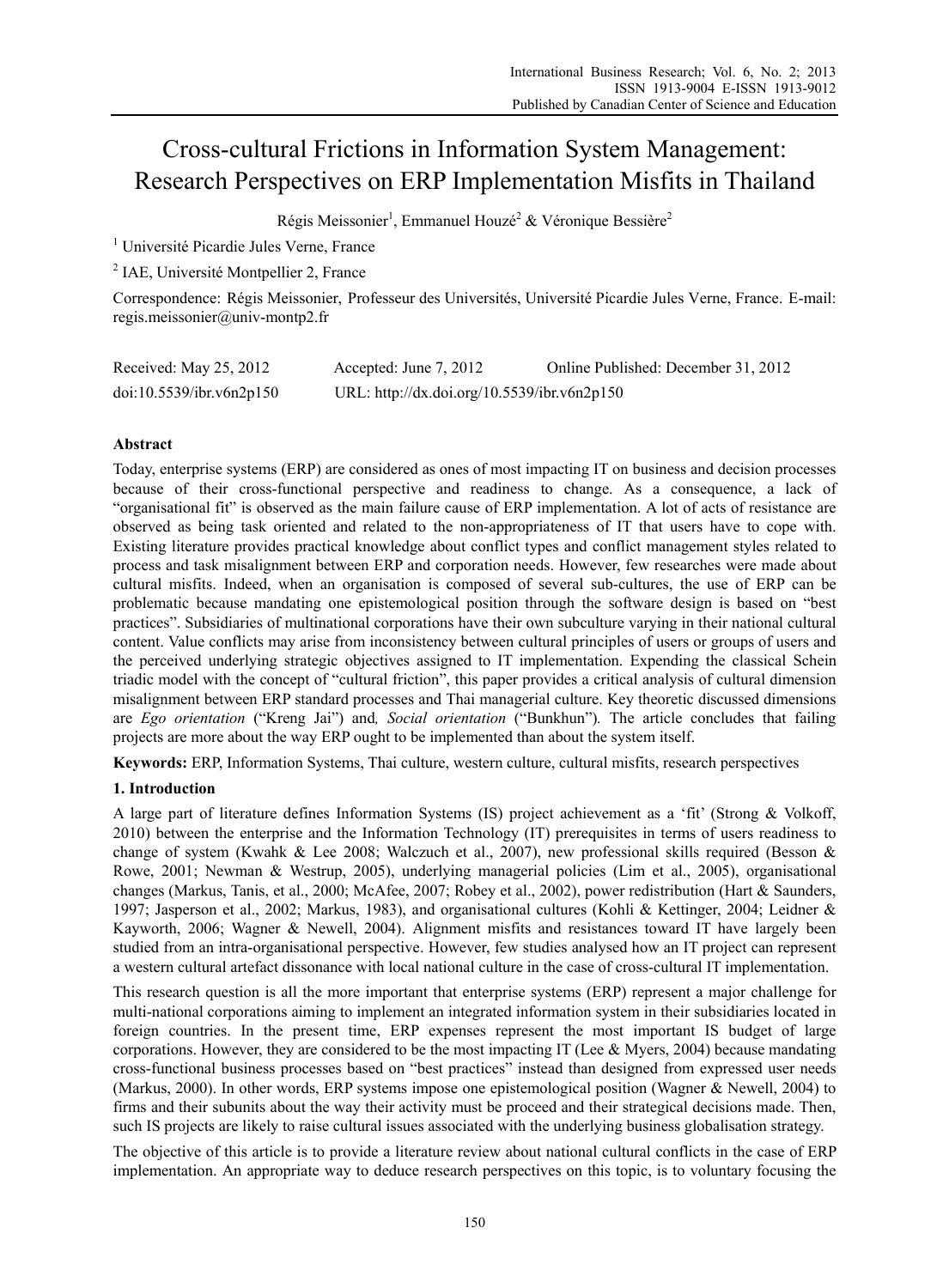review on a country having a contrasted business culture to the western one, while hosting a lot of subsidiaries of American or European companies. This is why we chose Thailand because of its culture embedded with Buddhist philosophy and because being a manufacturing centre for emblematic American and European industries.

The rest of the article is structured as follow. Expending Schein triadic model (1984) with the concept of "cultural friction" (Shenkar et al., 2008), the first part provides a theoretic-set to apprehend cultural dimension misalignment between ERP and Thai culture. Key discussed dimensions in the second part are *Ego orientation*  ("Kreng Jai") and *Social orientation* ("Bunkhun")*.* Research perspectives are put forward in terms of project management. The article concludes that failing projects are more about the way ERP ought to be implemented than about the system itself.

## **2. IT as Cultural Artefact**

A huge quantity of definitions and characterisations exists in the literature about culture, and probably a first challenge for an article on this topic is giving a satisfactory description. A large part of cross-cultural research relies on Hofstede considering culture as a collective mental programme shared among members of a country, a region, or a group; and unshared with not members (1991). With this theoretical lens, analysis often takes the form of descriptive comparisons of national cultures based on pre-defined cultural dimensions of Hofstede model. This is gives some interpretation of international projects failures (subsidiaries implementations, exportations, strategic alliances, etc.) because fundamental concepts (time, power, risk, success, etc.) being perceived differently across partner countries. However, this theoretical basis fails into going beyond cultural dissonance and providing an understanding about how reaching a cross-cultural fit. In this article we use an approach more focused in the way culture "works" and may evolve over time.

According to the anthropologist perspective of Bourdieu, culture is a double process. First, culture shapes the way persons behave and give them a predisposition in terms of expected way of being (*structuralist approach*). However, one cannot simply consider organisation culture as a social characteristic of the enterprise. The way individual behave also influence and structure the organisational culture. Then, the culture of an organisation is constructed by individual according to their personal culture (*constructionist approach*). The interest of Bourdieu theory is putting forward this twofold approach as not exclusive and being actually two sides of a same social process. In other words, organisational culture is a construct.

This construct represents a framework embedded in managerial processes, practices and beliefs. It is considered as a challenge to allow corporations to develop group identity (Handley et al., 2006; Wenger et al., 2002), intellectual asset and knowledge creation (Alavi & Leidner, 2001), and to sustain competitive advantage (Alavi et al., 2005; Drucker, 1998; Teece, 2003). According to Schein (1984), organisation culture is aggregated into three different categories: *artefacts*, *values* and *basic assumptions*.

*Artefacts* are the most visible manifestations of organisational culture. Ceremony, architecture, technology, office layout, behavioural patterns (dresses, jargons, etc.), business stories, etc., represent artefacts whom signification is to create and maintain the identity of the group. Like rites and symbols, their objective is to create a visible distinction between persons who are in conformity with social expectations of the group and the ones who are not. If artefacts are the most visible part of organisational culture, they are sometimes hard to decipher by themselves because related to underlying *values.* 

*Values* in an organisation are the governing professional rules. They represent the official philosophy of the firm. *Values* are general feelings, more emotional than rational, reflecting the preferences in terms of expected behaviours in specific contexts. Schein distinguishes two types of values: *declared values* (like chart and discourses) and *operational values* which are more implicit and sustain decisions to be made, strategy and functional modes. Some mantra like "Business first" or "Family first" are illustrations of values on behalf of which individual or collective decisions are expected to be made. This cultural category is the most studied one, however by itself if fails disclosing the reasons why the organisation developed these values instead of other ones. To do so, it is necessary to identify *basic assumptions*.

*Basic assumptions* are the underlying reasons of the *values* shared in the organisation. According to Schein, they are unconscious beliefs that individuals have toward human nature, relationships toward the environment, time, space, etc. In this sense, basic assumptions are less debatable than *values* can be because being related to the fundamental cognitive structure that people use to make sense of the situations and event they have to cope with over time (Leidner & Kayworth, 2006; Van Maanen & Barley, 1985).

If one accepts Schein triadic model, IT are supposed to be visible *artefacts* instrumenting processes designed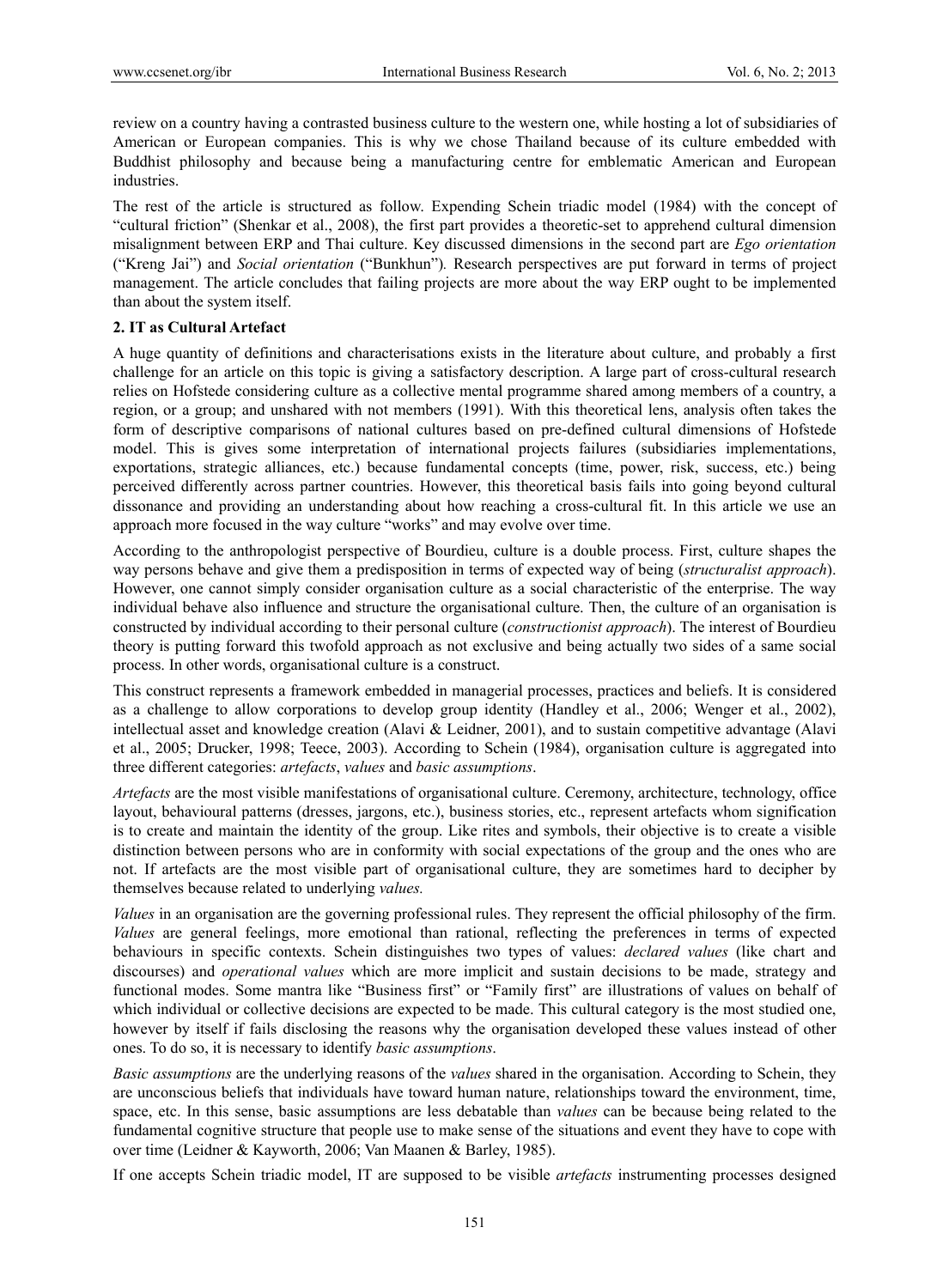from *values* and *basic assumptions* of the organisation. However most of IT implemented in corporations nowadays are not exclusively tailored to organisation needs and cultural specificities. In other words, one can assume IT *artefacts* to be dissonant with existing cultural *values* and *basic assumptions* of the firm.

Information systems research investigated the effects of both national and organisational culture on project development (Dube, 1998; Ngwenyama & Nielsen, 2003; Robey & Markus 1984), IT adoption (El Sawy, 1985; Hoffman, 2000; Jarvenpaa & Leidner, 1998; Karahanna et al., 2005), IT diffusion and acceptance (Straub, 1994; Straub et al., 1997), IT use (Kappos & Rivard, 2008; Vance et al., 2008) and IT performance (Gold et al., 2001; Kanungo et al., 2001; Weber & Pliskin, 1996). However, these researches tend to consider culture as a contextual and static characteristic of the project whereas organisational culture is conversely shaped by IT (Walsham, 2002). In other words, organisational culture ought to be more considered as a process than as established firm properties. This distinction is crucial to evacuate any static interpretations of cultural misfit. Indeed, a large part of the literature analysed cultures with a positivist posture conferring them ontological values to their impacts or their differences. The most popular metaphor used to express cultural misfits in international management research is "cultural distance". This concept actually illustrates a geographic perspective implying a metric state of the difference level between two supposed steady entities. Shenkar et al. (2008) proposed to use the "friction" metaphor instead of the "distance" one to represent how cultural asymmetries are also a configuration allowing persons to resist, bargain, and learn.

In this article, we propose to expand this approach with the triadic of Schein. We consider cultural misfit in Information Systems projects as *value* conflict between IT *artefact* and organisation *basic assumptions.* Like Schein we consider *value* as the interplay of *artefacts* and *basic assumptions.* The difference with the author is *artefact* being a vector of a foreign culture distillation in the organisation. The concept of "frictions" must here be understood in the sense of Shenkar et al. as interactions between persons to make sense of cultural differences. Decisions made about IT implementation without consensus are likely to involve systems' usages very different from the ones expected by managers (Soh & Kien Sia, 2004). Thus, "cultural frictions" can be interpreted as appeals for managerial rectifications like recognizing different managerial philosophies in the design of IT to implement.

IT to be implemented can be perceived by employees as inconsistent with existing organisational culture (Markus & Robey, 1983) when they impose a unique managerial paradigm (Wagner & Newell, 2004). ERP is one of the most representative examples because editors designing business processes from what they consider as the "best" managerial practices observed in one or several major industries of the business sector. In terms of flexibility these software packages are promoted as being configurable to match a diversity of business contexts. Any module a firm decide to implement is parametrized according to its preferences. However, the way the processes are designed is not supposed to be modified and firms are encouraged into a "vanilla implementation" to capture "best practices" experienced by leader competitors. As a consequence, most of ERP projects involve a reengineering of existing business processes. They are well-known conflict drivers because of "ready-to-use module" imposed on employees without too much consideration of firm specificities (Davenport, 1998; Lim et al., 2005; Markus, Axline, et al., 2000). This type of misalignment is all the more important, as problems in Management Information Systems (MIS) are more about the ability of users to understand how they must carry out their new tasks than about the ability of the firm to manage change (Robey et al., 2002). As a consequence, resistances expressed toward the system can hide cultural oriented conflict likely to jeopardize project achievement (Meissonier & Houzé, 2010).

#### **3. Research Perspectives about ERP** *vs* **Thai Culture**

Most of benchmarked corporations from which ERP standard modules are designed are worldwide leaders of their business sector. Most of them are American or European companies successfully applying modern and sophisticated managerial principles inherited from the western business culture. Despite their potential effectiveness, they only are one way of doing business according to fundamental principles related to norms, values and assumption about what is "good" or "bad", what performance is, relations to the others, time perception, etc.

As IT *artefacts* of the western business philosophy, ERP projects can be conflictual with *basic assumptions* of foreign cultures. Thailand is an Asian country having suitable characteristics to conduct this analysis. *Firstly,*  compared to other industrialized Asian countries like China, Vietnam, Japan, Thailand is one of the few having a homogeneous national culture: Buddhism. Muslin and catholic communities only represent respectively 4,6% and 0,5% of the population. Buddhism exerts an important influence on Thai people in the daily life and the way they behave both in private and professional context. This allows a holistic cross-cultural analysis. *Secondly*,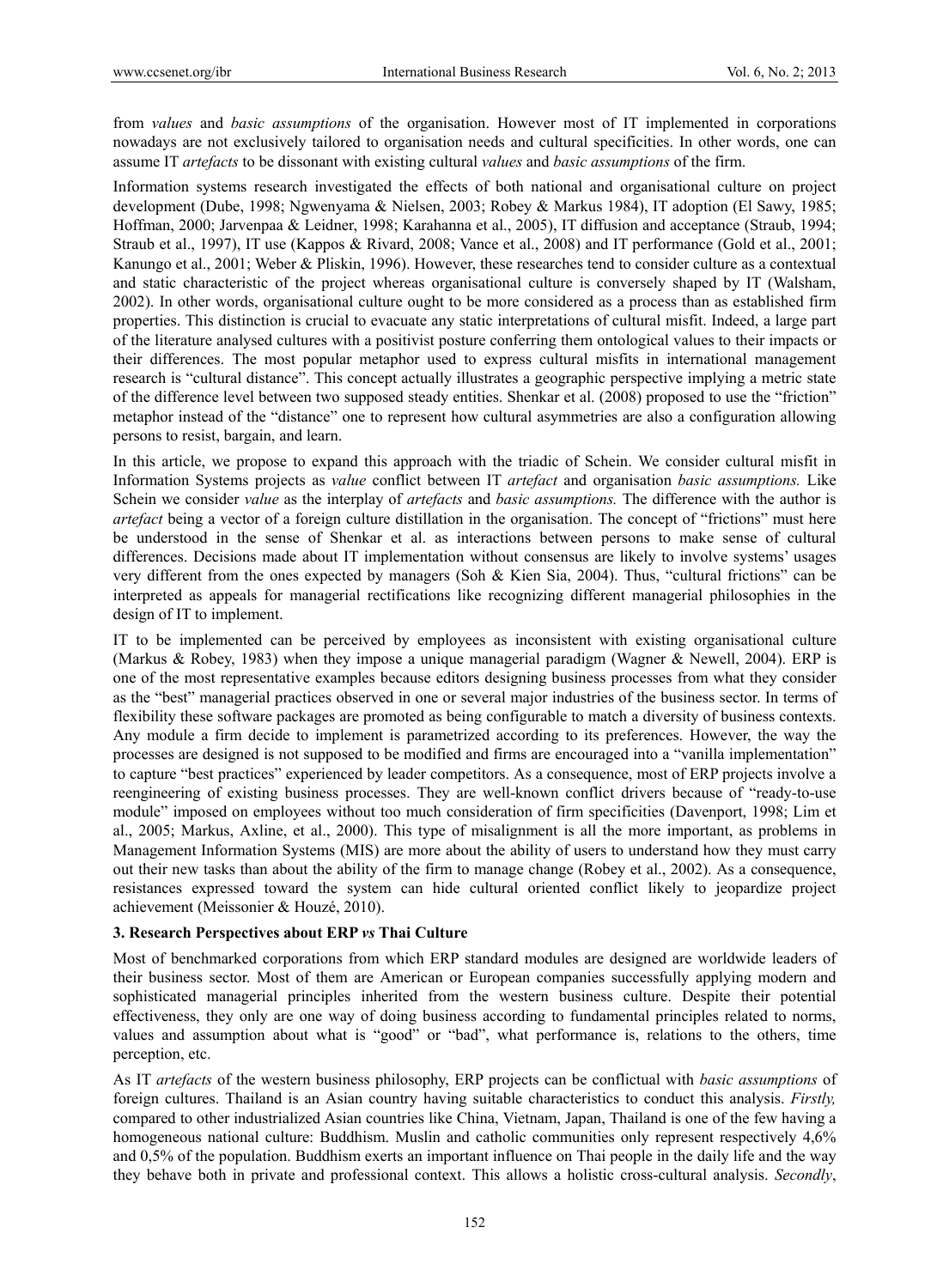historically, Thailand is the only South East Asian civilisation never colonized by American or European countries. It has been less influenced than neighbour countries by western culture. *Thirdly,* buddhism is one of the most contrasted foreign cultures to the western ones more influenced by protestant and catholic religions. *Fourthly*, Since 1990s, Thai culture has been evolving because of globalisation and economic growth. New transitional values imported from western culture (individualistic performance, material and ownership as sign of success, etc.) are grudgingly infused (Klausner, 1998; Niffenegger et al., 2006, p. 407). As a consequence, Thai people positively consider Information Technology implementation as a symbol of modernism and success for the country (Vatanasakdagul et al., 2010). So, we cannot assume a sort of national aversion about ERP systems themselves preventing any possible cultural fit. *Fifty,* Thailand represents a key hosting platform for American and European multinational companies that implemented subsidiaries to sustain exportations in Asia (see for instance: Ford and BMW in automobile sector; Procter & Gamble and Nestlé in food sector; Coca-Cola and Heineken in drink sector; Western Digital and Thomson in IT sector; Dow Chemical and Rhodia in chemical sector, Weatherford and Total in energy sector, etc.). Such worldwide industries are challenging for a globalisation of their activity and process standardisation of their sites and subsidiaries network. For instance, Ford has been standardizing operation management in new emerging countries with QAD MFG/PRO solution. Since 1996, the car manufacturer has been implementing the ERP in its sites of India, Russia, Philippines, Shangaï, Viet Nam and Thailand. Ford Motor of Bangkok employs more than 100 QAD users to daily synchronized operations and financial reporting with the head-office. For editors and project managers, Thailand represents one of the several foreign sites where ERP must be implemented; and for academic an interesting field of research about potential cross-cultural misfits.

Our analysis does not aim to cover all cultural characteristics that should be taken into account in cross-cultural projects management with Thailand. A lot of them have been largely discussed in prior research (Hofstede  $\&$ Bond, 1988; Komin, 1990; Niffenegger et al., 2006) which highlighted underlying religious and philosophical principles as perspective research review, the article focuses on cultural misfits associated with ERP project management specificities that have not been discussed in the literature so far. Based on Joungtrakul (2004, 2009) research, we articulate our analysis (see Figure 1) in function of two main concerned philosophical aspects of Thai culture. The first one ("Kreng Jai") is *ego orientated* and the second one ("Bunkhun") is *social oriented.* 



Figure 1. ERP as cultural friction artefact to Thai culture

## *3.1 Ego Orientation ("Kreng Jai")*

Ego orientation can be considered as the most influencing cultural characteristic on behavioural patterns of Thai people (Komin, 1990). "Kreng Jai" is often translated as "deferential heart" and implies permanent respectful and politeness interactions. Whenever a problem appears, the challenge for Thai persons is "saving the face". A dispute represents a frustrating situation for Thai to be absolutely avoided. If it raises anyway, the situation tends to create an antecedent very difficult to recover. Indeed, with difference to western culture, Thai people do not make real difference between ideas defended by a person and the person himself. In other words, there are no fundamental differences between addressing criticisms to the ideas defended by a Thai and addressing a value judgement of the person him/herself.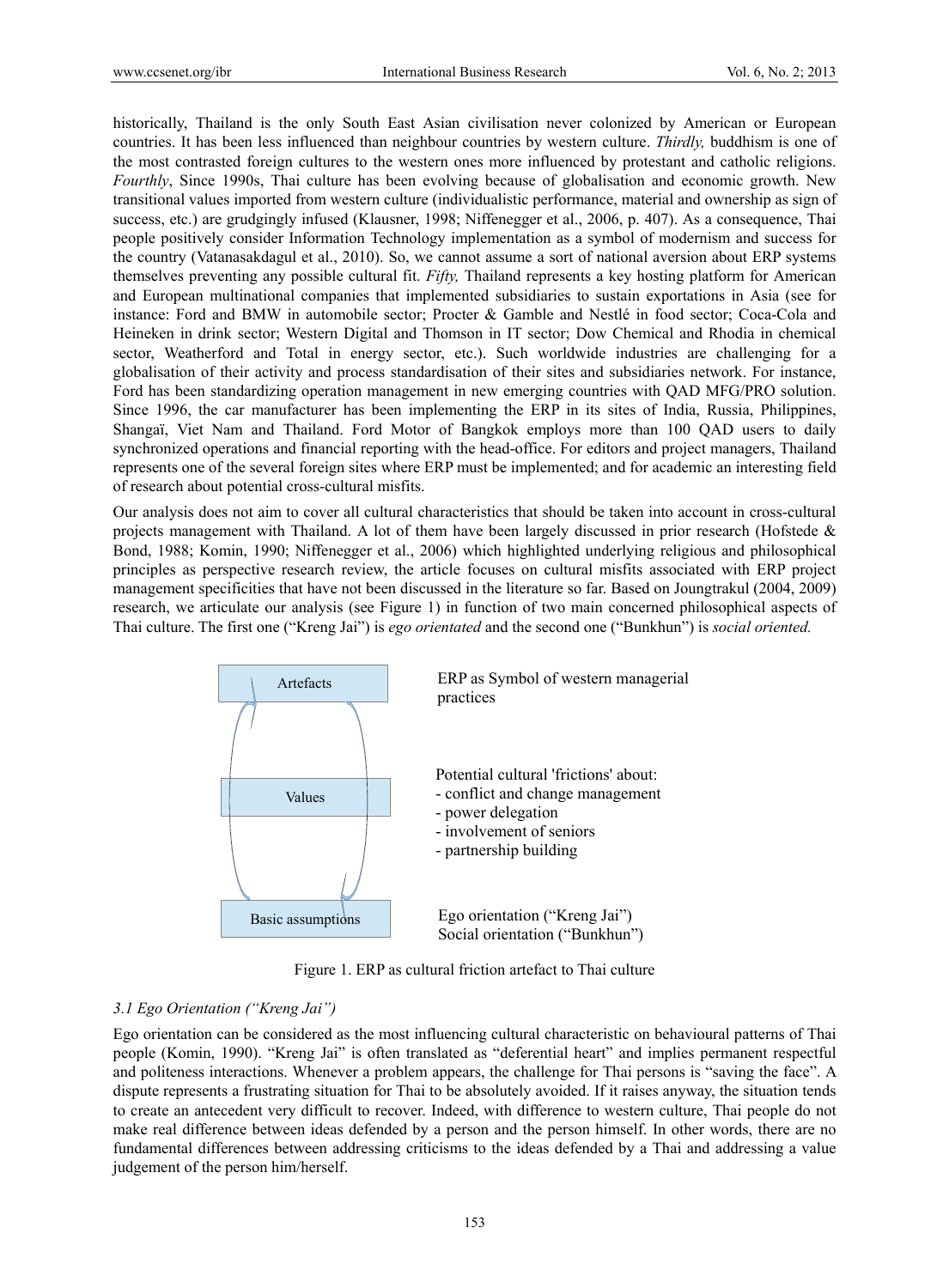This point turns out to have strong implications in the way ERP implementation is normally carried out. Indeed while conflict is considered as having to be avoided (Markus, 1983) and actively managed in IS projects (Barki & Hartwick, 2001), research considers ERP raise unpredicted organisational changes (some of them can be related to cultural frictions) and successful mandatory IT implementations depends more on the ability to manage a "shakedown phase" (Markus, Tanis, et al., 2000) than on the ability to carefully anticipate and prevent all issues. As a consequence, users are forced, during post-adoption phase' to develop adaptive strategies (Beaudry & Pinsonneault, 2005) and a large part of conflicts are observed as related to the non appropriateness of IT users have to cope with. In western managerial culture, conflict is not perceived as being automatically dysfunctional or disruptive both form an organisational and individual point of view. During the 1920s' social and economic crisis period, Mary Parker Follett was a precursor of this way of thinking and presented conflict as a normal process of organisations. According to her, it is a permanent reality of social life not to be avoided but, at the contrary, to be used by managers. In western countries, having organisations with absolutely no resistances would mean employees would accept all changes, including those detrimental to the organisation effectiveness (J. Ford et al., 2008). Conflicts can "clear the air" (Coser, 1956), and maintain relationships under conditions of stress, and thereby prevent group dissolution. In IT projects, by considering conflict as negative for the organisation, managers can disregard its potential contribution to the change and implementation process. In this sense, conflict can even be considered as part of the IS design (Meissonier & Houzé, 2010).

Conversely, in a Thai cultural context, ERP project managers cannot rely on hypothetical positive effects of conflictual situations to reach a similar consensual arrangement. In mandatory IT implementation, one can assume such "constructive conflicts" not likely to raise because corresponding for Thai people as a dishonourable contest of the hierarchy. Specific cultural *values* worth to be developed emphasizing on conflict prevention since pre-implantation phase. Inducing a consensual design of the project before IT decision implementation being made can be considered as a mark of project legitimacy supporting post-adoption.

*Proposition 1.1:* in Thailand, ERP project achievement depends more on the ability to manage resistances in pre-implementation phase than in post-implementation phase.

The concept of "Kreng Jai" applied in a business sense also deals with the horizon of projects. Social and interpersonal harmony, and its consequence with conflict avoidance as seen just before, implies a longer-term orientation. Business relationship implies mutual trust and personal contacts. The objective is to build a sustainable and comfortable relation for each part. Its means that the need for quick results will not be so relevant as in western culture. It is deeply related with conflict avoidance and proposition 1: the pre-implementation phase will take time because time is necessary to "carefully anticipate and prevent all issues" (quoted from the text above). More generally, decision- making behaviour is more reflective in eastern culture (Jehn & Weigelt, 2001)

*Proposition 1.2*: In Thailand, ERP project pre-implementation phase takes time and is not speed-oriented.

These research propositions point out a paradox: while most or ERP implementations are mandatory projects, how can a consensus be obtained without conflict? The second dimension of Thai culture discussed provides other research perspectives in this sense.

#### *3.2 Social Orientation ("Bunkhun")*

The concept of "Bunkhun" or "Katanyu" is often translated as "gratefulness". It corresponds to the respect and thankfulness Thai people must have toward the ones who provided their help. Family members, professors, buddhist monks, but also elders ones represent the "keystones of the unfailing moral order" (Joungtrakul, 2004). One of the differences with western culture is this mark of respect expressed with rituals. For example, each year, schools organise the "Wai khru" as honouring ceremony devoted to teachers. A buddhist prayer opens the ritual and is followed with student songs, recitations, flowers, candles and gift offerings. Thai boxing masters are also honoured by the "Wai khru ram muai" ceremony, a traditional ritual mixing dance and fights. In the daily life, the "Bunkhun" also determines attitude and face expressions of people depending who they are talking to. For example, when somebody is thanked for his help, he adopts a face-threatening if one owes gratitude ("Phuu mee phrakun" status). This is a way to express that the "thankee" does not consider the "thanker" as indebted. Actually relationships are ruled by this social categorization. It includes adult over children, teachers over students, elders over younger ones, militaries over civilians, etc. Depending their age, social rank, power level, etc. persons are identified as "big people" ("Phu Yai") or "little people" ("Phu Noi"). The first time a Thai meets somebody else he may ask some questions to assess is social rank and to know how he must behaves.

Daily relationships in professional contexts are also governed by these symbolistic rules. As representatives of power and professional experience, hierarchical superiors and senior employees are "Phu Yai" and worthy of a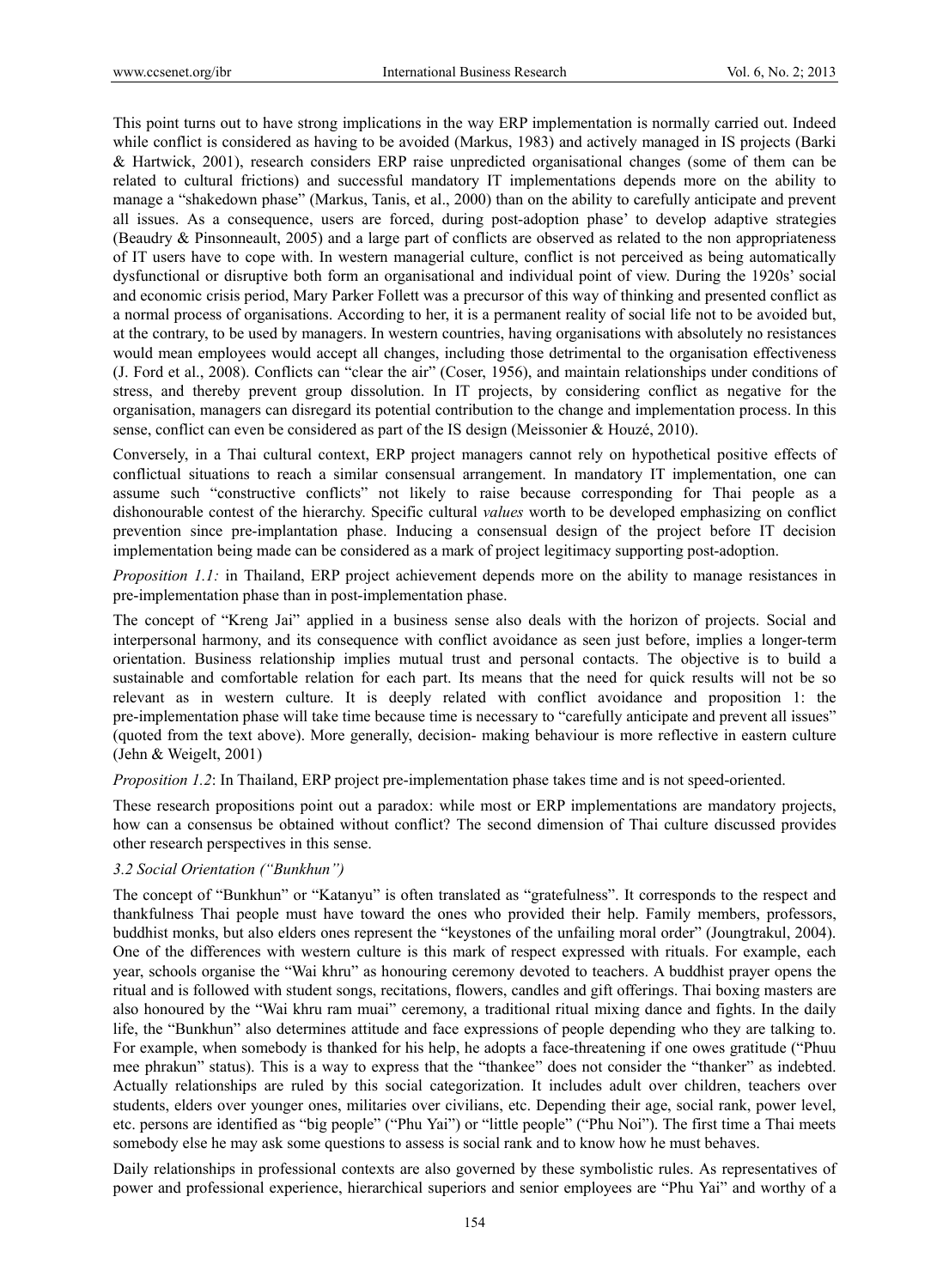similar mark of gratitude. Thai management style is family-oriented. Superiors feel forced to operate as "fathers" and taking care of their workers and employees (Komin, 1990; Niffenegger et al., 2006). This social status does not mean a hierarchical distance in the sense of western culture as observed by Hofstede. Indeed, there are sort of cultural mutual obligations between the two categories. "Phu Yai" must offer assistance and take care of the "Phu Noi" they are regularly in touch with in exchange of their mark of respect.

One of the commonly acknowledge success factor for ERP project is the ability of the CIO to implicate "key users" since the project beginning (Davenport, 1998; Markus, Axline, et al., 2000). This idea about users implication challenge takes often the form of a ritual in information system development (Hirschheim  $\&$ Newman, 1991). Key users are normally considered as the most able to endorse change required by the IS project. An ERP is synonym of radical organisational modification questioning the relevance of prior processes and practices. Like with reengineering project (BPR), and transformation strategies, the path-dependency of the firm is considered as likely to jeopardize the readiness of the firm to change absorption. If one has to depict the ideal "key user prototype" one would represents him as an enough experienced young employee or executive in line with the way the organisation is aimed to evolve by the CEO. The symbolistic legitimacy of key users is more associated with the future they are supposed to represent than with the past of the corporation.

This symbolistic value addressed to key users cannot ensure their legitimacy in Thailand corporations. As a ritual of IS design, key users implications in Thai culture oughts probably to enrol employees in line with Bunkhun principle: senior users who give a legitimacy to the project because representing the image of the firm history and continuation. Time perception in Thailand culture is different than the one of western culture: the past, the present and the future are more inter-related in a long-term orientation. Indeed, future in Thailand does not mean a rapid change having to be done by fixed deadlines. Efforts must be done to build long-term relationships and perspectives as essential characteristics of success and performance. Patience and persistence are crucial qualities employees have to develop. Senior employees can represent time experience and wisdom required for this quest.

At the same time, one cannot expect same rule played by key users in a western cultural context than the one played in Thai cultural context. A case-study research conducted in a Thailand in an engineering project (Corbitt et al., 2004, p. 77), revealed because hierarchical cultural distance, team members tended automatically to rely to superiors for any risky decision to be made. There was an "upward delegation" tendency different than the one expected in western culture as a user delegation of the IS design. It may be hazardous supposing Thai "key users" having same disposal to decide of the suitability of the system to be implemented on behalf of all users. This is related to "*Thai culture's high uncertainty avoidance*" (Niffenegger et al., 2006, p.411, following Hofstede, 1991). The legitimacy of key users and the role of "elders" (hierarchical superiors, senior employees) can be seen as a way to manage uncertainty. The role of devotion and trust in buddhist culture, the strong sense of hierarchy allows people to feel responsibility as personal, namely placed directly on the individual (Joungtrakul, 2006). The literature documents that the degree of uncertainty avoidance in IT adoption can lead to a reduction of confidence, in particular in web transactions (Pavlou, 2002; Ratanasignam & Phan, 2003).

This analysis and observations incite us formulating following proposition as a research perspective for future investigations.

*Proposition 2.1:* ERP project legitimacy in Thai corporations depends on senior key users involvement

Another key feature is the "flexibility and adjustment orientation" (Joungtrakul, 2006). This flexibility orientation is higher than in western culture in the sense that it determines project acceptance. In ERP implementation, this point worth to be considered is the scope of the project itself concerning supply chain management. This scope determines directly the number modules to be implemented and the integration level of operation management with partners, suppliers and distributors. Three global configuration can be considered in a multi-site ERP implementation (Markus, Tanis, et al., 2000, p. 44):

*Total centralisation* represents the highest level of integration. All decisions are made by the headquarter and the subsidiaries have to execute. Business units do not have power delegation about their operations with partners and suppliers nor about how the way to manage their intra supply chain.

*Headquarter coordination of operations.* With this ERP pattern, the headquarter centralises purchases of the subsidiaries via a direct access to their local inventory data and production schedules. Subsidiaries are autonomous in their supply chain management except about suppliers, subcontractors selection and negotiation. From a group perspective, this pattern is interesting into allowing the headquarter to bargain service quality and cost reductions because of common purchasing for whole business entities.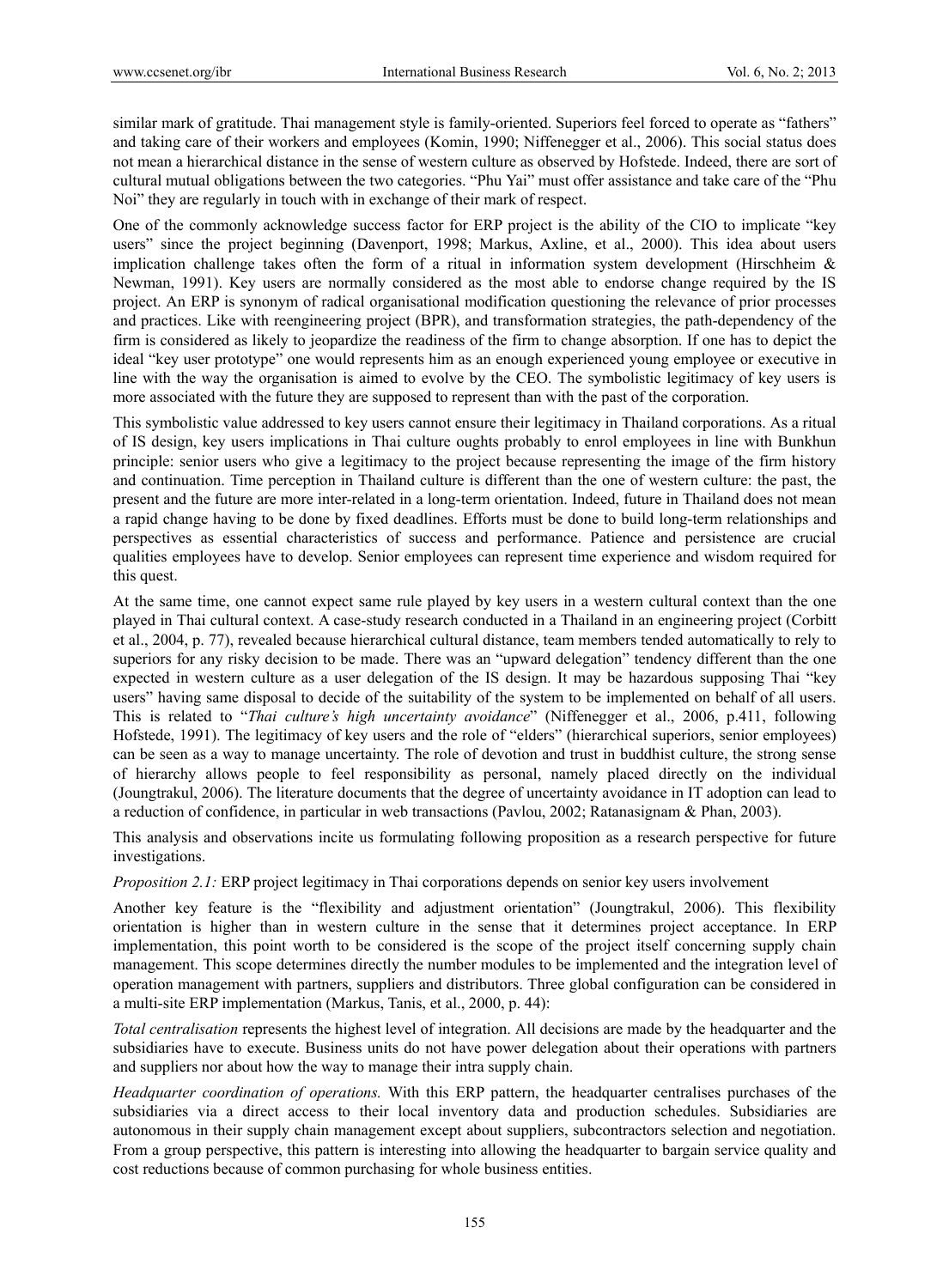*Network coordination of operations.* This configuration represents the lowest "top down" control governance model. Each subsidiary has access to others information about operations and autonomously coordinate their operations. The integration is focused on inter-processes of business units. It is an appropriate configuration for subsidiaries whom the activity is complementary (ex: producer, seller relationships).

The integration level required in an *operation total centralisation* framework increase the dependency of units. Gilbert and Leclair (2004) reported how in civil engineering project management, ERP implementations change the way main providers (project supervisors, architects, electricians, plumbers, etc.) collaborate. Formerly, they did not have to communicate to other providers the details of calculations on which their analyses were based whereas with the ERP, they became mutual-prescribers. Buddhist culture incites us to be suspicious about potential pervasive effects of such an integration level of Thai subsidiaries with external suppliers. Bunkhun Buddhist principle is related to a long-term orientation of social relationships. In business activity, relations with suppliers, distributors, etc. are constructed over time. While business practices are evolving because of globalisation and western culture influence, Thai managers still remain reluctant to start directly businesses relationships with unknown enterprises. A sort of "acquaintance period" is necessary before being able to consider the relationships as enough trust-based to legitimate business transactions. Face-to-face sustained contacts are preferred to reach this suitable level because allowing the richness of not mediated communications and especially all smile facial expressions which are cultural rites of feeling exchanges (Joungtrakul, 2004). As consequence, empirical research (Niffenegger et al., 2006; Vatanasakdagul et al., 2010) revealed how B2B projects conducted in Thailand were jeopardized because of the reluctance of firms doing business with firms only met online, or disclosing their inventory data to unknown suppliers.

This is incite us to consider, as an additional research perspective, the disruptive effect an ERP project scope can have if it centralises supply chain decisions and mandates business partners to Thai subsidiaries.

*Proposition 2.2:* ERP project achievement in Thai corporations depends of the scope defined allowing them self-building their relationships with business partners.

#### **4. Conclusion**

The objective of this article was analysing potential cross-cultural misfits in the case of ERP project implementations. Thailand represents a suitable research field on both economical and cultural aspects. In line with Schein triadic model, we presented ERP as a western cultural *artefact* likely to induce inconsistent managerial practices with Buddhist *basic assumption*s and Thai managerial *values*. However, we tried to go beyond a straightforward description in terms of cultural differences and to analyse how a cross-cultural fit can be reached in IS project management. The research perspectives provided does not cover the endless spectrum of social, philosophical and religious assumptions likely to shape resistances. Moreover, propositions formulated need to be empirically analysed to observe how IT can represent a structuralist object matching western and Thai cultures. However, the article deliberately focused on key points specific to ERP project implementation in terms of change management. While a major part of the literature considers packaged softwares as being conflictual for firms because mandating pre-established managerial processes we developed in this article an alternative approach considering the expected cross-cultural fit as more related to the way ERP project are managed than about the way the systems are designed. We believe this principle as a step toward a "*cultural intelligence"*  (Joungtrakul 2004) in IS project management.

#### **References**

- Alavi, M., & Leidner, D. E. (2001). Review: Knowledge Management and Knowledge Management Systems: Conceptual Foundations and Research Issues. *MIS Quarterly, 25*(1), 107-136. http://dx.doi.org/10.2307/3250961
- Alavi, M., Kayworth, T., & Leidner, D. E. (2005). An Empirical Examination of the Influence of Organizational Culture on Knowledge Management Practices. *Journal of Management Information Systems, 22*(3), 191-224. http://dx.doi.org/10.2753/MIS0742-1222220307
- Barki, H., & Hartwick, J. (2001). Interpersonal Conflict and Its Management in Information System Development. *MIS Quarterly, 25*(2), 195-228. http://dx.doi.org/10.2307/3250929
- Beaudry, A., & Pinsonneault, A. (2005). Understanding User Responses to Information Technology: A Coping Model of User Adaptation. *MIS Quarterly, 29*(3), 493-524.
- Besson, P., & Rowe, F. (2001). ERP project dynamics and enacted dialogue: Perceived understanding, perceived leeway, and the nature of task-related conflicts. *Database for Advances in Information Systems, 32*(4), 47-66. http://dx.doi.org/10.1145/506139.506145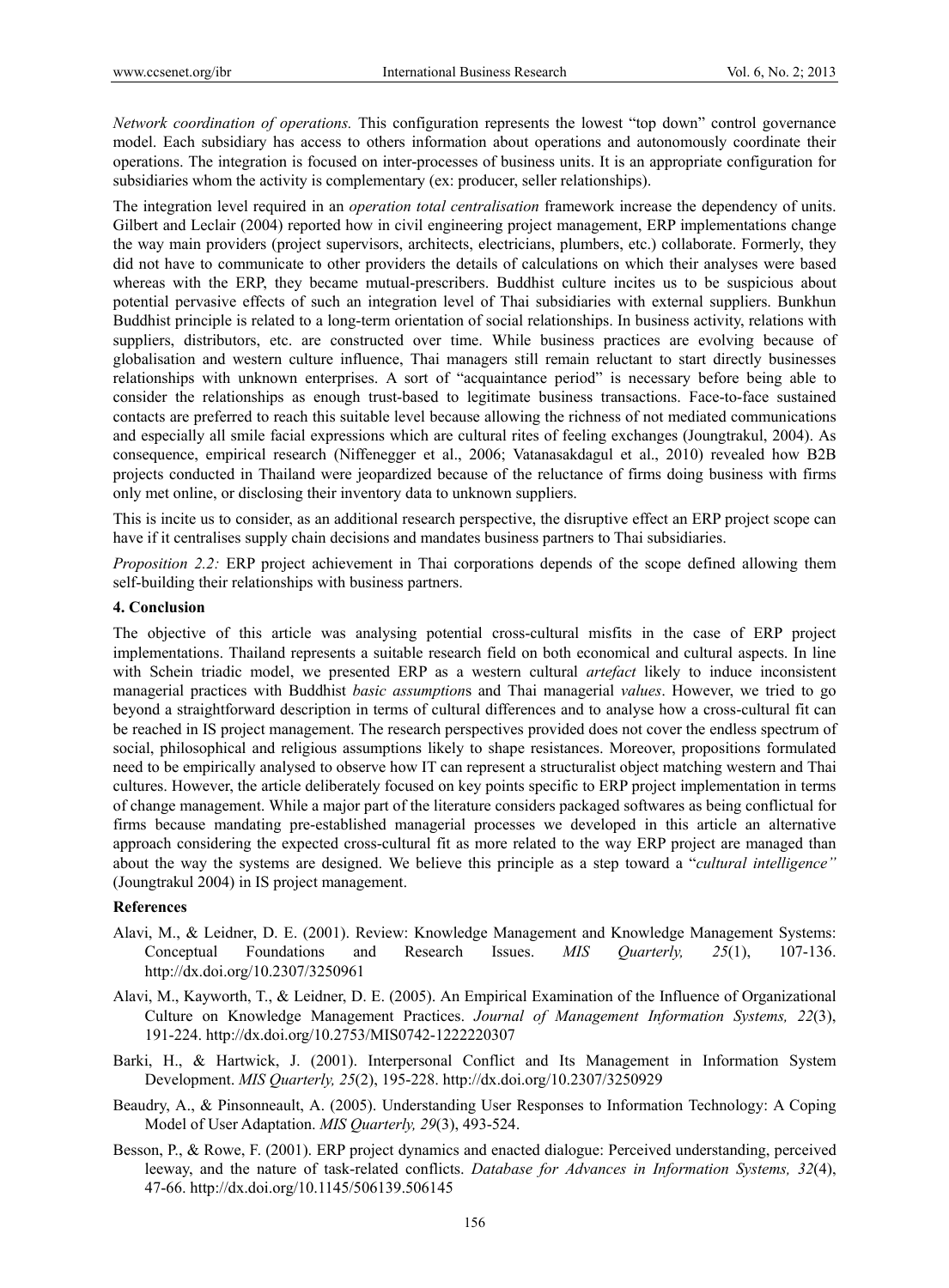- Corbitt, B., Peszynski, K., Inthanond, S., Hill, B., & Thanasankit, T. (2004). Cultural Differences, Information and Code Systems. *Journal of Global Information Management, 3*, 65-85. http://dx.doi.org/10.4018/jgim.2004070104
- Coser, L. (1956). *The Functions of Social Conflict*. New York: Free Press.
- Davenport, T. H. (1998). Putting the Enterprise into the Enterprise System. *Harvard Business Review*, *76*(4), 121-131.
- Drucker, P. (1998). *Managing in a time of great change*. New York: Dutton/Plume.
- Dube, L. (1998). Teams in packaged software development: the software corp. experience. *Information Technology & People, 11*(1), 36-61. http://dx.doi.org/10.1108/09593849810204530
- El Sawy, O. A. (1985). Implementation by Cultural Infusion: An Approach for Managing the Introduction of Information Technologies. *MIS Quarterly, 9*(2), 131-140. http://dx.doi.org/10.2307/249114
- Ford, J., Ford, L., & D'Amelio, A. (2008). Resistance to Change: The Rest of the Story. *Academy of Management Review, 33*(2), 362-377. http://dx.doi.org/10.5465/AMR.2008.31193235
- Gilbert, P., & Leclair, P. (2004). Les systèmes de gestion intégrés. Une modernité en trompe l'œil? *Sciences de la société, 61*, 17-30.
- Gold, A. H., Malhotra, A., & Segars, A. H. (2001). Knowledge management: An organizational capabilities perspective. *Journal of Management Information Systems, 18*(1), 185-214.
- Handley, K., Sturdy, A., Fincham, R., & Clark, T. (2006). Within and Beyond Communities of Practice: Making Sense of Learning Through Participation, Identity and Practice. *Journal of Management Studies, 43*(3), 641-653. http://dx.doi.org/10.1111/j.1467-6486.2006.00605.x
- Hart, P., & Saunders, C. (1997). Power and Trust: Critical factors in the Adoption and use of Electronic Date Interchange. *Organization Science, 8*(1), 23-42. http://dx.doi.org/10.1287/orsc.8.1.23
- Hirschheim, R., & Newman, M. (1991). Symbolism and Information Systems Development: Myth, Metaphor and Magic. *Information Systems Research, 2*(1), 29-62. http://dx.doi.org/10.1287/isre.2.1.29
- Hoffman, N. (2000). Assimilating new technologies. *Information Systems Management, 3*, 36.
- Hofstede, G. (1991). *Culture and organizations: software of the mind*. McGraw Hill.
- Hofstede, G., & Bond, M. H. (1988). The Confucius connection: From cultural roots to economic growth. *Organizational Dynamics, 16*(4), 5-21. http://dx.doi.org/10.1016/0090-2616(88)90009-5
- Jarvenpaa, S. L., & Leidner, D. E. (1998). An Information Company in Mexico: Extending the Resource-Based View of the Firm to a Developing Country. *Information Systems Research, 9*(4), 342-361. http://dx.doi.org/10.1287/isre.9.4.342
- Jasperson, J. S., Carte, T. A., Saunders, C. S., Butler, B. S., Croes, H. J. P., & Zheng, W. (2002). Review: Power and Information Technology Research: a Metatriangulation Review. *MIS Quarterly, 26*(4), 397-459. http://dx.doi.org/10.2307/4132315
- Jehn, K., & Weigelt, K. (2001). Reflective versus Expedient Decision Making: Views from Est and West. In *Wharton on Making Decision* (pp. 103-114).
- Joungtrakul, J. (2004). *The Cultural Dimensions of Business Management in Thailand*. Bangkok.
- Joungtrakul, J. (2009). *Industrial Democracy and Best Practice in Thailand*. Germany: LAP Lambert Academic Publishing.
- Kanungo, S., Sadavarti, S., & Srinivas, Y. (2001). Relating IT strategy and organizational culture: an empirical study of public sector units in India. *The Journal of Strategic Information Systems, 10*(1), 29-57. http://dx.doi.org/10.1016/S0963-8687(01)00038-5
- Kappos, A., & Rivard, S. (2008). A Three-Perspective Model Of Culture, Information Systems, and Their Development and Use. *MIS Quarterly, 32*(3), 601-634.
- Karahanna, E., Evaristo, J. R., & Srite, M. (2005). Levels of Culture and Individual Behavior: An Integrative Perspective. *Journal of Global Information Management, 13*(2), 1-20. http://dx.doi.org/10.4018/jgim.2005040101
- Klausner, W. J. (1998). *Thai culture in transition*. The Siam Society.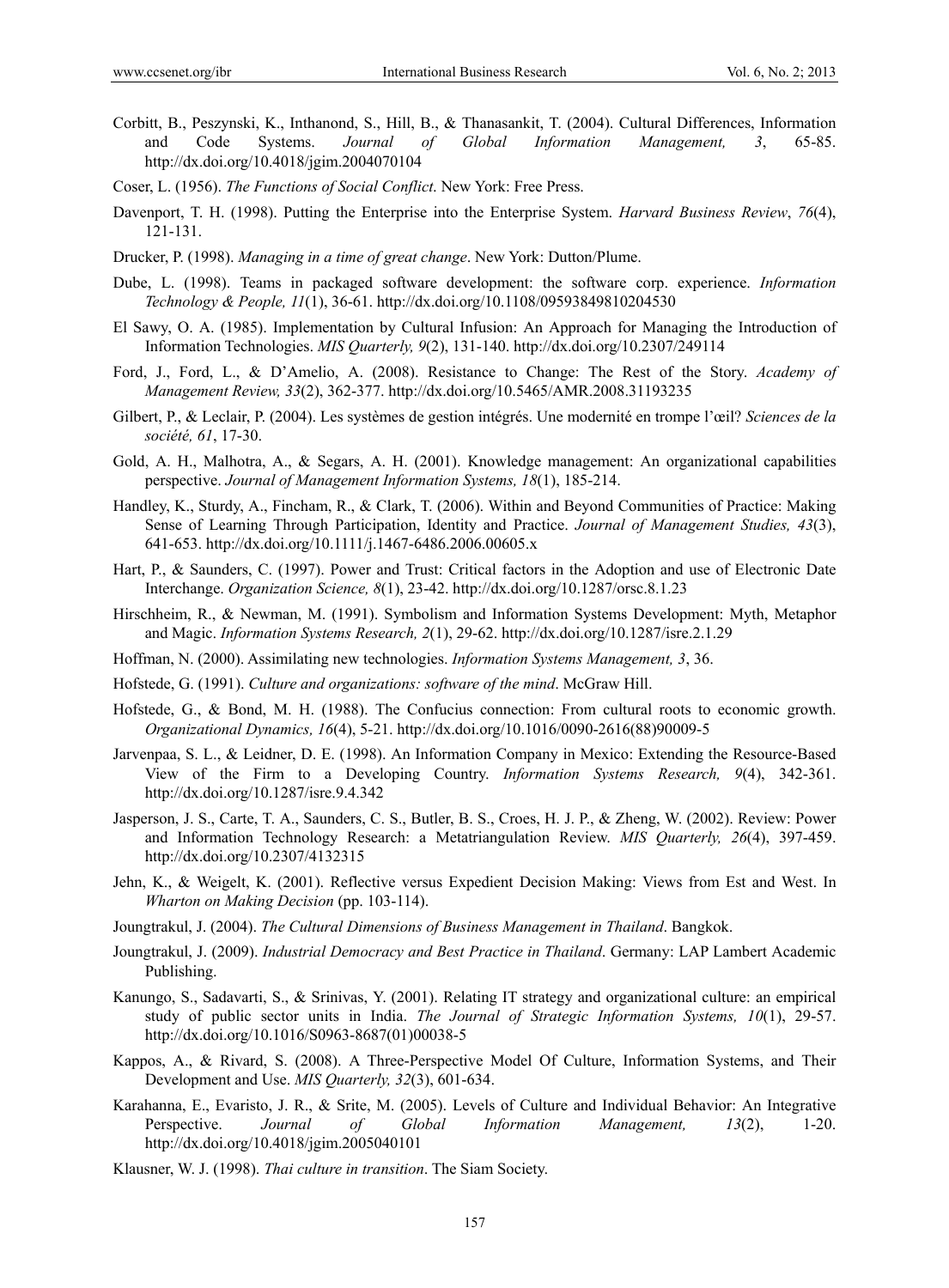- Kohli, R., & Kettinger, W. J. (2004). Informating the Clan: Controlling Physicians' Costs and Outcomes. *MIS Quarterly, 28*(3), 363-394.
- Komin, S. (1990). *The Psychology of the Thai People: Values and Behevioral Patterns*. Bangkok: NIDA.
- Kwahk, K. Y., & Lee, J. N. (2008). The role of readiness for change in ERP implementation: Theoretical bases and empirical validation. *Information & Management, 45*(7), 474-481. http://dx.doi.org/10.1016/j.im.2008.07.002
- Lee, J. C., & Myers, M. D. (2004). Dominant actors, political agendas, and strategic shifts over time: a critical ethnography of an enterprise systems implementation. *The Journal of Strategic Information Systems, 13*(4), 355-374. http://dx.doi.org/10.1016/j.jsis.2004.11.005
- Leidner, D. E., & Kayworth, T. (2006). Review: a Review of Culture in Information Systems Research: Toward a Theory of Information Technology Culture Conflict. *MIS Quarterly, 30*(2), 357-399.
- Lim, E. T. K., Shan Ling, P., & Chee Wee, T. (2005). Managing user acceptance towards Enterprise Resource planning (ERP) systems - understanding the dissonance between user expectations and managerial policies. *European Journal of Information Systems, 14*(2), 135-149. http://dx.doi.org/10.1057/palgrave.ejis.3000531
- Markus, M. L. (1983). Power, Politics, and MIS Implementation. *Communications of the ACM, 26*(6), 430-444. http://dx.doi.org/10.1145/358141.358148
- Markus, M. L. (2000). Paradigm Shifts: E-Business and Business/Systems Integration. *Communications of the AIS, 4*(10).
- Markus, M. L., & Robey, D. (1983). The Organizational Validity of Management Information Systems. *Human Relations, 36*(3), 203-226. http://dx.doi.org/10.1177/001872678303600301
- Markus, M. L., Axline, S., Petrie, D., & Tanis, C. (2000). Learning from adopters' experiences with ERP: problems encountered and success achieved. *Journal of Information Technology, 15*(4), 245-265. http://dx.doi.org/10.1080/02683960010008944
- Markus, M. L., Tanis, C., & Fenema, P. C. van. (2000). Multisite ERP implementations. *Communications of the ACM, 43*(4), 42-46. http://dx.doi.org/10.1145/332051.332068
- McAfee, A. (2007). Mastering the Three Worlds of Information Technology. *Harvard Business Review*, 141-149.
- Meissonier, R., & Houzé, E. (2010). Toward an 'IT Conflict-Resistance Theory': action research during IT pre-implementation. *European Journal of Information Systems, 19*(5), 540-561. http://dx.doi.org/10.1057/ejis.2010.35
- Newman, M., & Westrup, C. (2005). Making ERPs work: accountants and the introduction of ERP systems. *European Journal of Information Systems, 14*(3), 258-272. http://dx.doi.org/10.1057/palgrave.ejis.3000539
- Ngwenyama, O. K., & Nielsen, P. A. (2003). Competing values in software process improvement: an assumption analysis of CMM from an organizational culture perspective. *IEEE Transactions on Engineering Management, 50*(1), 101-111. http://dx.doi.org/10.1109/TEM.2002.808267
- Niffenegger, P., Kulviwat, S., & Engchanil, N. (2006). Conflicting Cultural Imperatives in Modern Thailand: Global Perspectives. *Asia Pacific Business Review, 12*(4), 403-420. http://dx.doi.org/10.1080/13602380600571211
- Pavlou, P. (2002). Institution-based trust in interorganisational exchange relationships: the role of online B2B marketplaces on trust formation. *Journal of Strategic Information Systems, 11*, 215-243. http://dx.doi.org/10.1016/S0963-8687(02)00017-3
- Ratnasingam, P., & Phan, D. D. (2003). Trading partner trust in B2B e-commerce: A case study. *Information Systems Management*, Summer. http://dx.doi.org/10.1201/1078/43205.20.3.20030601/43072.5
- Robey, D., & Markus, M. L. (1984). Rituals In Information System Design. *MIS Quarterly, 8*(1), 5-15. http://dx.doi.org/10.2307/249240
- Robey, D., Ross, J. W., & Boudreau, M. C. (2002). Learning to Implement Enterprise Systems: An Exploratory Study of the Dialectics of Change. *Journal of Management Information Systems, 19*(1), 17-46.
- Schein, E. H. (1984). Coming to a New Awareness of Organizational Culture. *Sloan Management Review, 25*(2), 3.